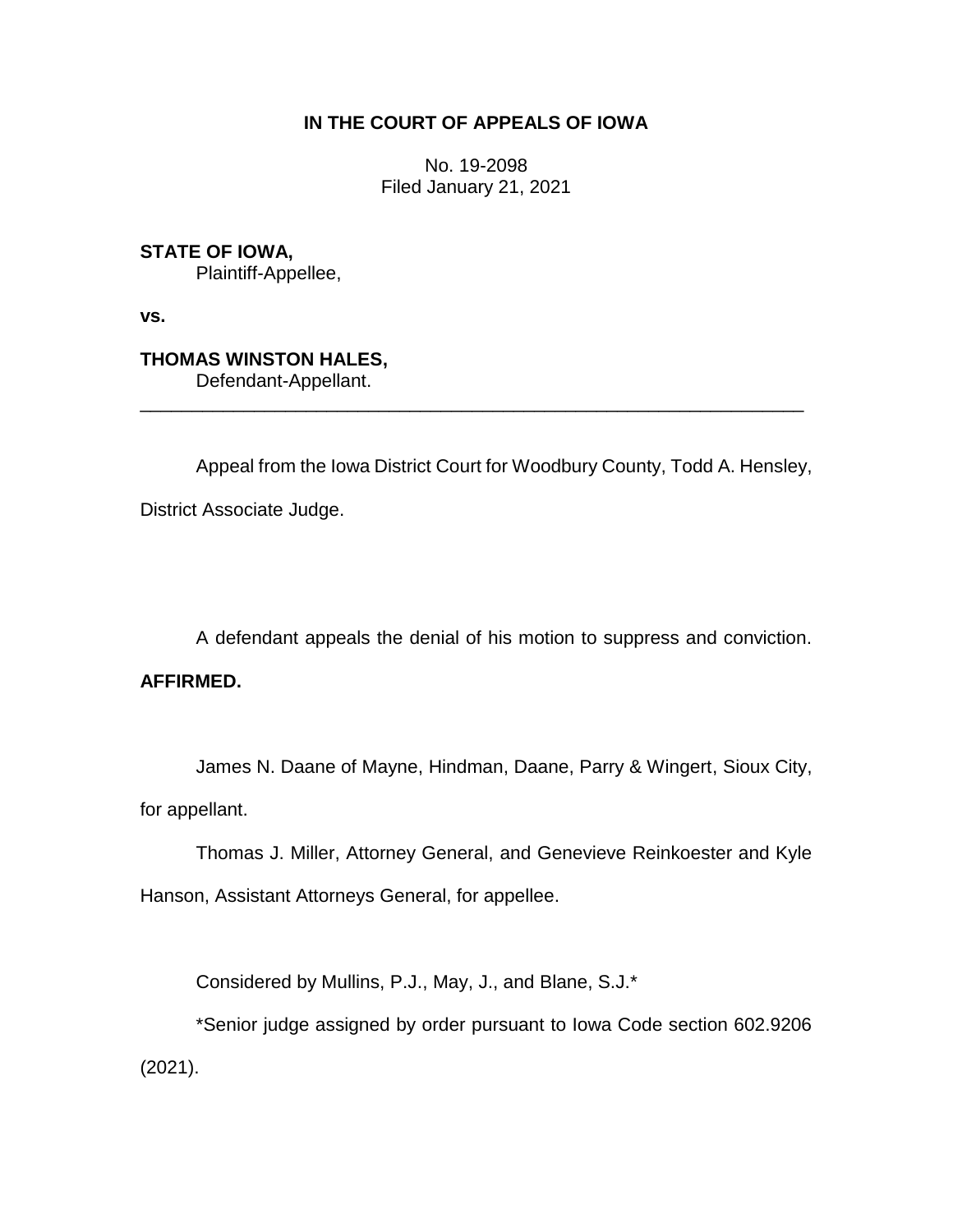#### **BLANE, Senior Judge.**

 $\overline{a}$ 

Defendant Thomas Hales appeals the district court's denial of his motions to suppress and to reconsider and his conviction after a bench trial of operating while intoxicated (OWI), second offense. Upon our review, we find reasonable suspicion supported the officer's stop, the district court correctly denied Hales's motions to suppress and reconsider, and we affirm Hales's conviction.

## **I. Factual and procedural history.**

Shortly after midnight on December 13, 2017, Hales was headed home, driving north on Nebraska Street in Sioux City. At the same time, Sioux City Police Officer Christopher Thomas was northbound on Nebraska Street following a vehicle that had entered in front of him with its high beams on. As Officer Thomas drove in the right lane, he came up next to Hales's vehicle in the center lane. Up to that point, the officer had not observed Hales's vehicle do anything to draw his attention. As Officer Thomas pulled alongside, Hales's vehicle moved to the left out of the center lane, drawing the officer's attention. The officer initiated his patrol vehicle camera, slowed down, dropped in behind and followed Hales for a period. The patrol vehicle video recording shows the movement of Hales's vehicle and what Officer Thomas observed that night.<sup>1</sup> Based upon his observation, Officer Thomas turned on his patrol vehicle emergency lights, pulled Hales over, and initiated his investigation, which eventually lead to Hales's arrest for OWI, second offense. Hales was formally charged by trial information with that offense, a violation of Iowa Code section 321J.2 (2017), as well as with a companion simple-

 $1$  The video recording was admitted as an exhibit for both the motion to suppress as well as the bench trial, and is part of the appellate record for our review.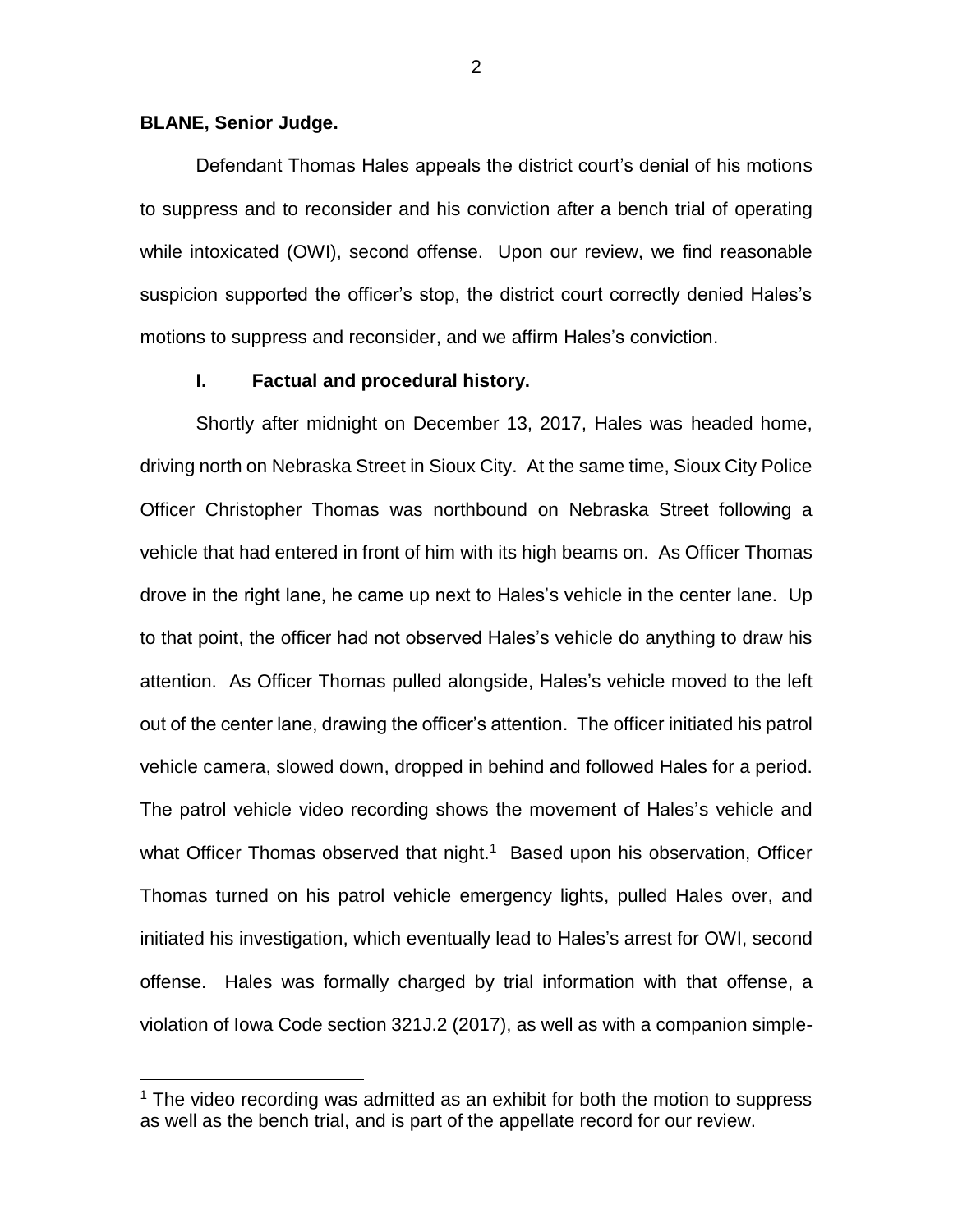misdemeanor charge of improper use of lanes, in violation of Iowa Code section 321.306, which was held open pending disposition of the OWI charge.

Hales filed a motion to suppress seeking to exclude all evidence obtained from the traffic stop and requesting both cases be dismissed. Hales asserted that Officer Thomas did not have a basis to initiate the traffic stop and therefore violated his constitutional right against unreasonable searches and seizures under the United States and Iowa Constitutions. The State resisted. After a hearing, the trial court denied the motion to suppress. The court ruled that the State's proffered basis for the stop—violation of section 321.306—was not established by the evidence, but that probable cause did exist for an uncharged violation of Iowa Code section  $321.256$ <sup>2</sup> and that the officer had reasonable suspicion because Hales's vehicle was "drifting left and traveling over the dividing line of the lanes" at 12:30 in the morning.

Hales's attorney and the prosecutor then worked out a stipulation so the court could address Hales's motion to reconsider the suppression ruling, as well as for a bench trial to the court. The court set the reconsideration motion and bench trial for April 10, 2019. The parties stipulated to the admission of the minutes of evidence and Hales's prior OWI conviction. In addition, the parties stipulated:

[O]n December 13, 2017, [Hales] operated a motor vehicle in Woodbury County, Iowa. At the time he was operating the motor vehicle in Woodbury County, Iowa, he was under the influence of an alcoholic beverage and . . . he had a breath alcohol level of 0.136 grams of alcohol per 210 liters of breath.

. . .

 $\overline{a}$ 

 $2$  That section provides, "No driver of a vehicle shall disobey the instructions of any official traffic-control device placed in accordance with the provisions of this chapter . . . ."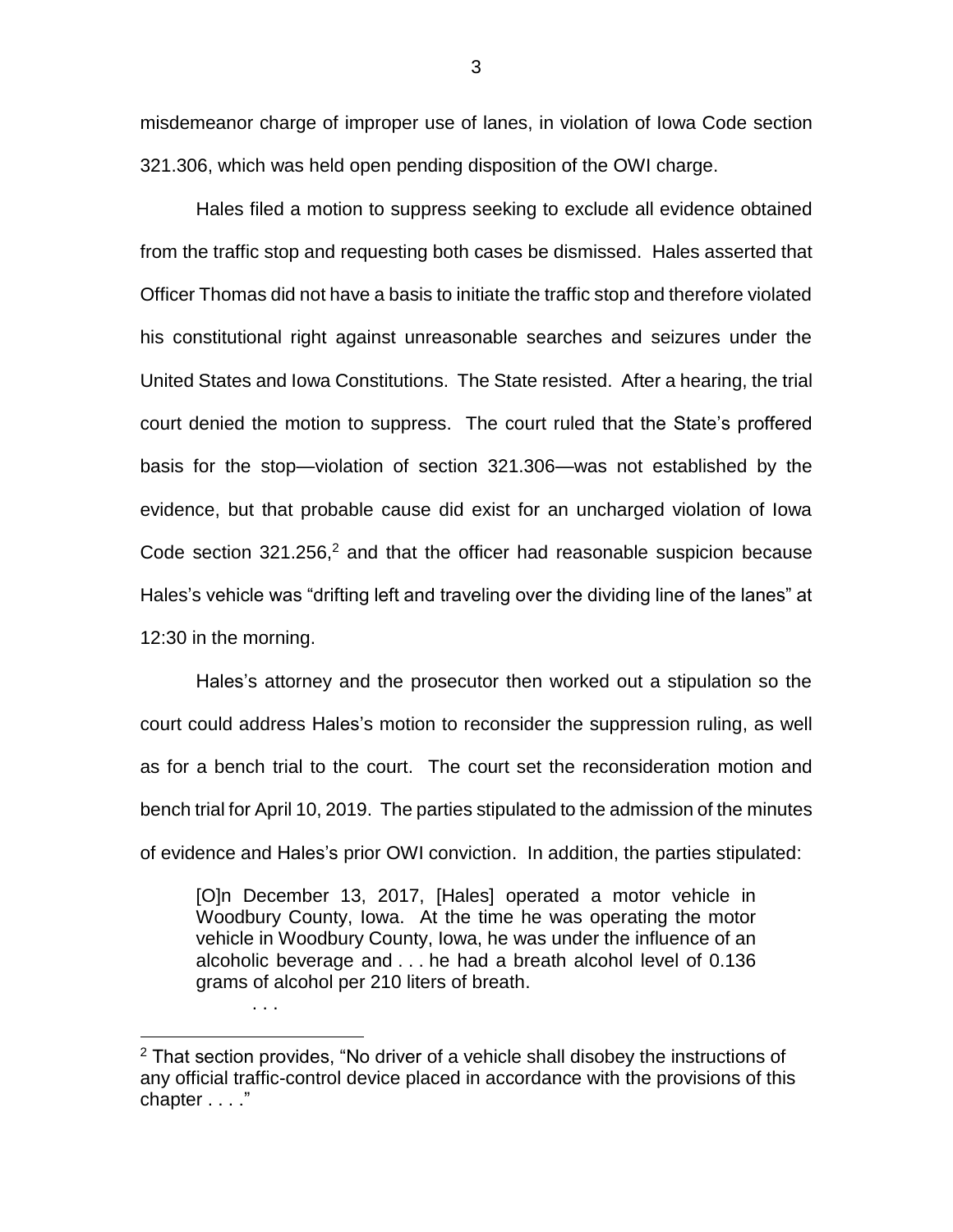. . . [T]he parties also agree subject to our argument that the issues raised in our Motion to Suppress are preserved for appeal pursuant to *State v. Davis*[3] and that the issue of whether the court's decision that Officer Thomas had reasonable suspicion other than a 321.256 violation to stop the vehicle is preserved not only under the Fourth Amendment of the United States Constitution but also under Article I Section 8 of the Iowa Constitution.

Hales presented additional evidence in support of his motion to reconsider the earlier suppression ruling. The trial court then acknowledged the stipulation was being accepted under the condition that Hales was preserving his motions to suppress and reconsider and the court would consider evidence depending on the court's suppression ruling.

After the hearing and bench trial, the court entered its ruling and verdict. It reversed its prior ruling in part, finding Hales had not violated Iowa Code section 321.256 and this was not probable cause for the stop. But the court affirmed its earlier decision that the stop was justified by facts supporting reasonable suspicion and denied the motion to reconsider. As to the bench trial, the court found Hales guilty of OWI—second offense. The court imposed sentence on November 27, 2019, which included a dismissal of the simple-misdemeanor improper-use-oflanes charge. Hales appeals.

## **II. Standard of review.**

 $\overline{a}$ 

"When a defendant challenges a district court's denial of a motion to suppress based upon the deprivation of a state or federal constitutional right, our standard of review is de novo." *State v. Brown*, 930 N.W.2d 840, 844

 $3$  Although there is no citation in the record for this case reference, we believe Hales's counsel was referring to *State v. Davis*, 228 N.W.2d 67, 69 (Iowa 1975), *overruled on another ground by State v. Hanes*, 790 N.W.2d 545 (Iowa 2010).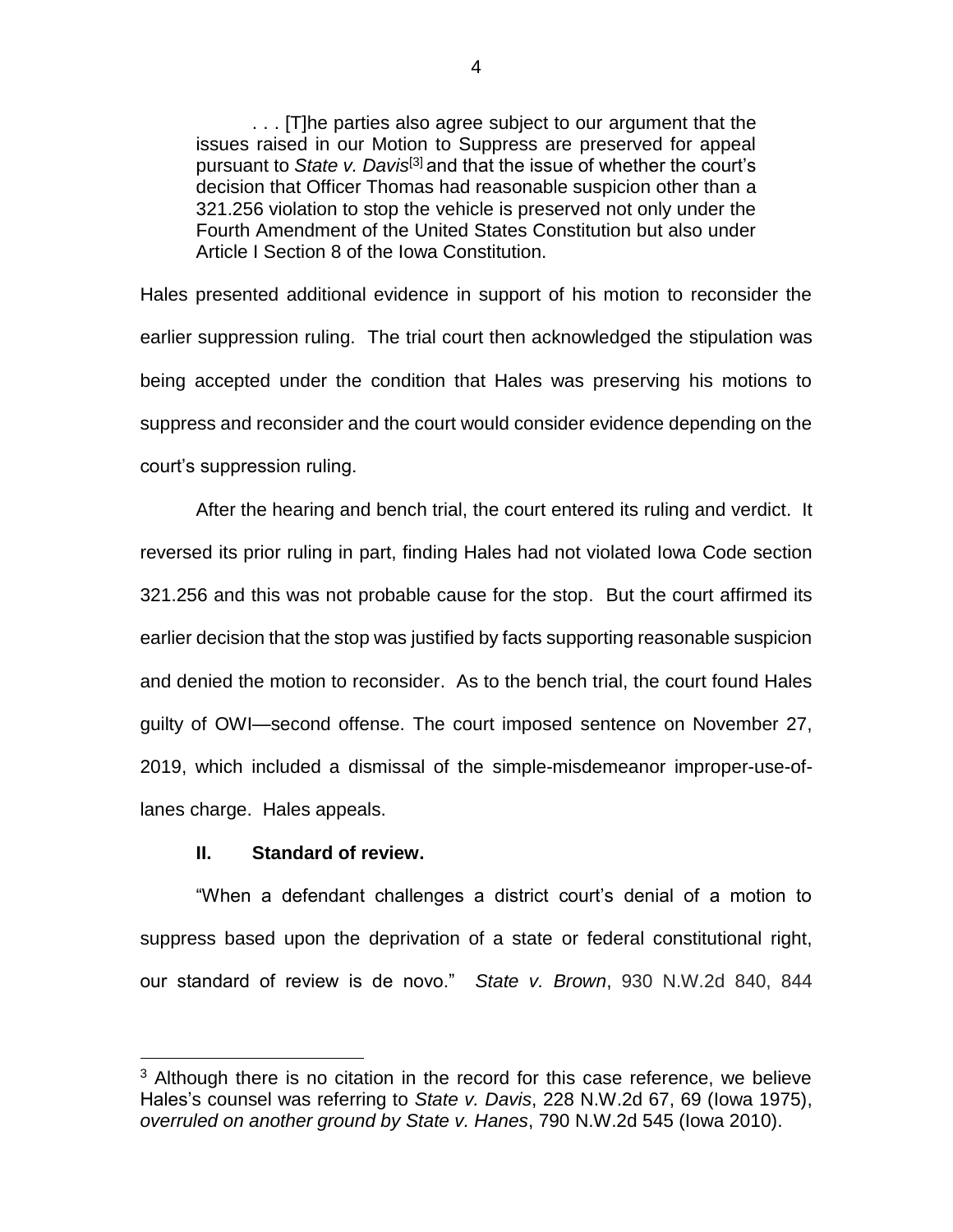(Iowa 2019). We examine the entire record and "make an independent evaluation of the totality of the circumstances." *Id.* In doing so, we evaluate each case "in light of its unique circumstances." *Id.*

Appellate courts give deference to the district court's factual findings due to its direct evaluation of each witness's credibility but are not bound by the district court's factual determinations. *State v. Pals*, 805 N.W.2d 767, 771 (Iowa 2011).

## **III. Discussion.**

#### **A. Preservation of error.**

We must first address the State's contention that Hales waived his right to appeal the district court's rulings on the motions to suppress and to reconsider. In his reply brief, Hales counters that the parties' stipulation specifically preserved the suppression issue for appeal.

Initially, the State argues that at the bench trial Hales stipulated to the facts supporting the elements of OWI, and is equivalent to a guilty plea, citing *State v. Sayre*, 566 N.W.2d 193, 195–96 (Iowa 1997). A guilty plea "waives all irregularities except that the information or indictment charges no offense and the right to challenge the plea itself." *State v. Carroll*, 767 N.W.2d 638, 642 (Iowa 2009) (quoting *State v. Freilinger*, 557 N.W.2d 92, 93 (Iowa 1996)).

Our supreme court discussed the distinction between a guilty plea and bench trial in *Sayre*:

This court has previously held a bench trial on a stipulated factual record is not the same as a guilty plea proceeding, and due process does not require the court to undertake a guilty plea colloquy prior to accepting a stipulated factual record. This distinction results from the fact that in the context of a stipulated bench trial the decision of whether to convict remains with the fact finder no matter how overwhelming the evidence of guilt.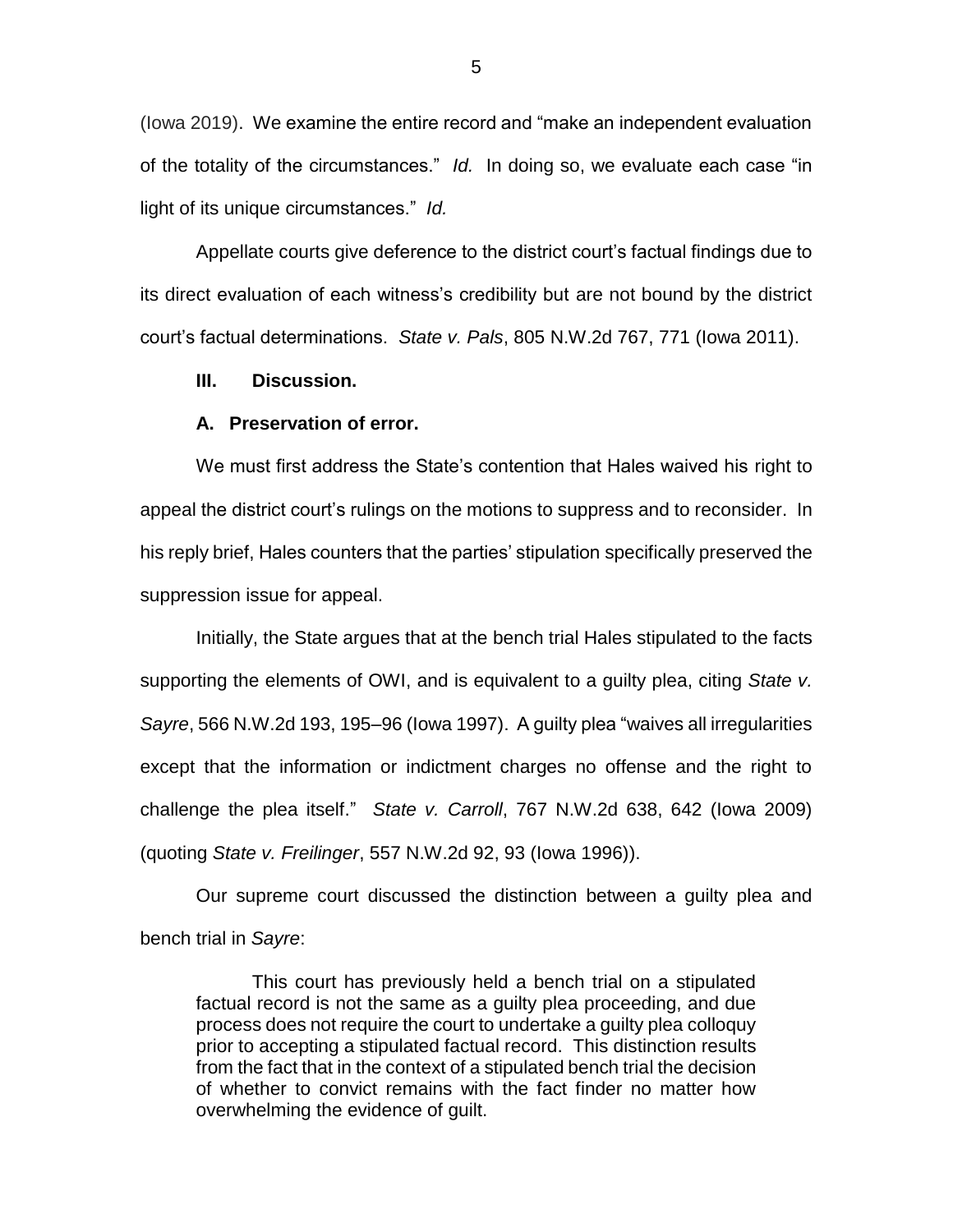566 N.W.2d at 195 (citations omitted). It is clear that the court here did not conduct

a plea colloquy with the parties leaving the decision of guilt to the trial court. Under

*Sayre*, Hales neither pled guilty nor waived his right to appeal the district court's

suppression ruling.

We turn to the State's second argument, that Hales's stipulation to the

results of the blood-alcohol test waived his right to appeal the suppression ruling.

Our supreme court discussed the preservation issue under somewhat similar facts.

*See State v. Brown*, 656 N.W.2d 355, 359–60 (Iowa 2003).

As Brown's trial date approached, the parties sought a preliminary determination of the admissibility of [hearsay evidence]. The district court held that . . . testimony was admissible. On November 5, 2001, Brown stipulated to a trial on the minutes of testimony provided in his case. . . . Brown was found guilty of murder in the second degree . . . . On January 7, 2002, Brown filed timely notice of appeal from the guilty verdict and sentencing.

. . . . We consider first the State's argument that Brown failed to properly preserve the hearsay and Confrontation Clause issues for appeal by stipulating to the minutes of testimony without specifically renewing his pretrial objection to [hearsay evidence]. An examination of the record reveals that Brown objected to the use of [hearsay evidence] on a number of occasions before his stipulation, but later stipulated, without objection, to minutes that included the very same statements to which he had earlier objected. Generally, a stipulation to the admission of testimony at trial constitutes a waiver of any objection to the testimony raised prior to trial. *See State v. Terry*, 569 N.W.2d 364, 368–69 (Iowa 1997); *State v. Schmidt*, 312 N.W.2d 517, 518 (Iowa 1981); *see also State v. Bergmann*, 633 N.W.2d 328, 332 (Iowa 2001). This appeal, however, presents a situation distinguishable from our prior considerations of this type of preservation issue.

Our prior considerations in this area arose from situations in which the defendant, through trial counsel, *affirmatively* consented to the admission of specific testimony or other evidence at trial that had been subject to a prior objection. *Bergmann*, 633 N.W.2d at 332; *Terry*, 569 N.W.2d at 368–69; *Schmidt*, 312 N.W.2d at 518. In this situation, Brown did not affirmatively and specifically consent to the admission of [hearsay] testimony at the bench trial, but generally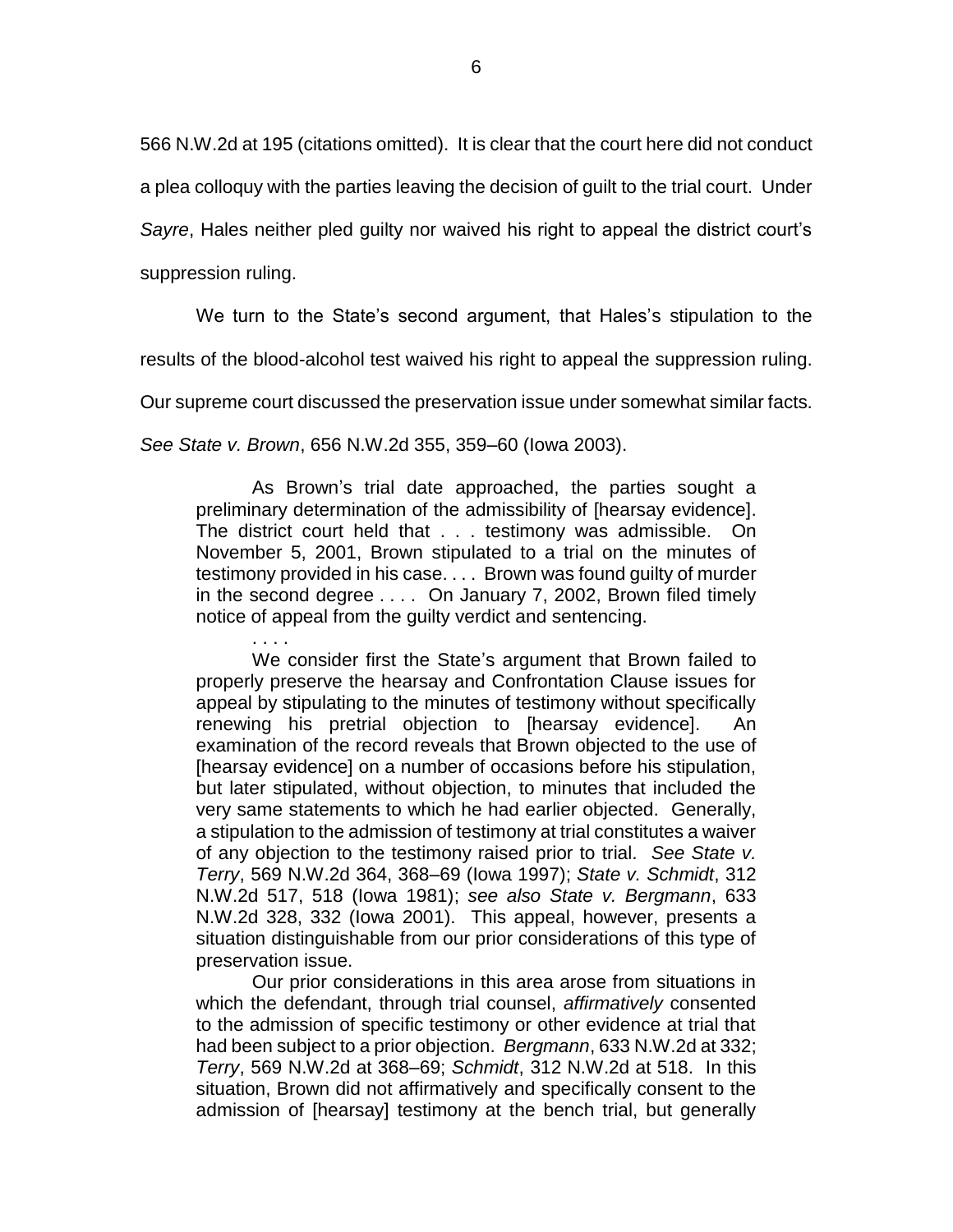stipulated that the district court could consider the minutes of testimony. Moreover, the record reveals the parties, as well as the trial court, understood the pretrial objections and the court's ruling on the admissibility of [the hearsay] testimony would be sufficient to preserve the issue at the stipulated trial. Although Brown did not specifically renew his objection to this testimony at the time of his stipulation and bench trial, the district court indicated during the course of the trial that it intended to consider [the] testimony, yet further expressed its understanding that Brown was not waiving his "right to argue" on appeal that the objectionable statements should have been excluded. The preservation of error doctrine is grounded in the idea that a specific objection to the admission of evidence be made known, and the trial court be given an opportunity to pass upon the objection and correct any error. *See Sievers v. Iowa Mut. Ins. Co.*, 581 N.W.2d 633, 638 (Iowa 1998). Under the circumstances of this case, the spirit of the rule was met. We conclude Brown preserved error.

*Id.* at 359–61.

In *Brown*, the court found the issue preserved for appeal. In the present case, consistent with *Brown* and particularly the *Sievers* case, Hales did "not waiv[e] his 'right to argue' on appeal that the objectionable [evidence] should have been excluded," and complied with the preservation of error doctrine. *Id.* at 361. Hales renewed his motion to suppress by filing a motion to reconsider. The district court held a combined hearing on the motion to reconsider and a bench trial with stipulated testimony. The State agreed to the stipulation, and the district court accepted that the suppression issue was being preserved for appeal. Hales preserved error with "a specific objection to the admission of evidence be[ing] made known, and the trial court be[ing] given an opportunity to pass upon the objection and correct any error." *Sievers*,581 N.W.2d at 638.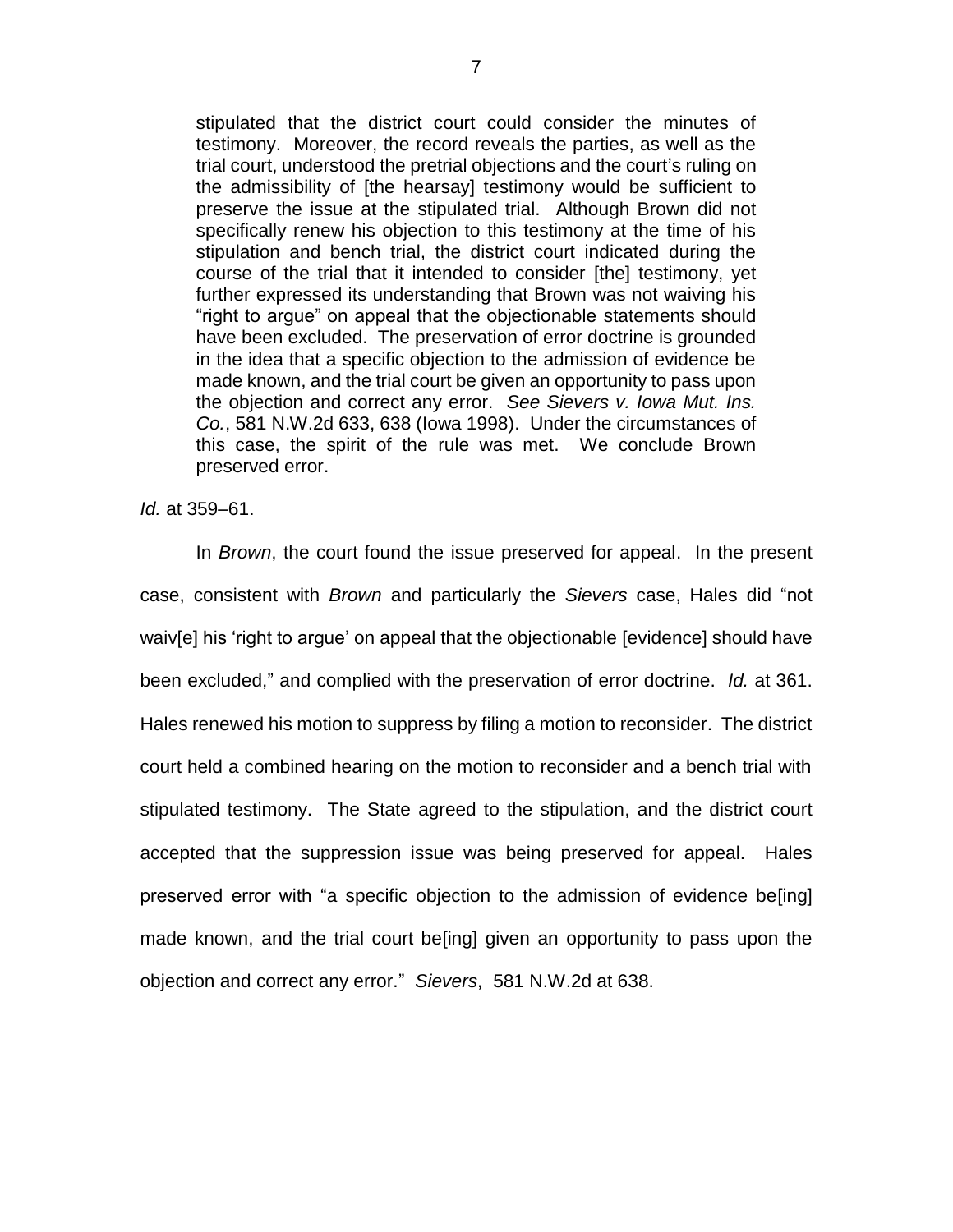# **B. Whether the evidence supports a reasonable suspicion for the stop?**

"The Fourth Amendment to the United States Constitution and article 1, section 8 of the Iowa Constitution protect individuals against unreasonable searches and seizures by government officials." *State v. Kinkead*, 570 N.W.2d 97, 100 (Iowa 1997). "Searches conducted without a warrant are per se unreasonable unless an exception to the warrant requirement applies." *Id*. Traffic stops based on the officer's personal observation that give the officer reasonable suspicion that a crime has been or is being committed fall under a recognized exception to the warrant requirement. Stopping an automobile and detaining its occupants constitutes a seizure under the Fourth Amendment. *State v. Kooima*, 833 N.W.2d 202, 206 (Iowa 2013) (citing *Delaware v. Prouse,* 440 U.S. 648, 653 (1979)). A police officer can stop and briefly detain a person for investigative purposes if the officer has a reasonable suspicion supported by articulable facts that criminal activity may be afoot. *Id.* (citing *United States v. Sokolow,* 490 U.S. 1, 7 (1989)). In order to apply this exception, "the State must show by a preponderance of the evidence that the stopping officer had specific and articulable facts, which taken together with rational inferences from those facts, to reasonably believe criminal activity may have occurred." *State v. Tague*, 676 N.W.2d 197, 204 (Iowa 2004). "If the state does not meet this burden, the evidence obtained through the stop must be suppressed." *State v. Louwrens*, 792 N.W.2d 649, 651-52 (Iowa 2010).

Reasonable suspicion must be determined considering the totality of the circumstances confronting the officer at the time the officer makes the decision to stop the vehicle. *State v. Kreps,* 650 N.W.2d 636, 642 (Iowa 2002). Iowa has